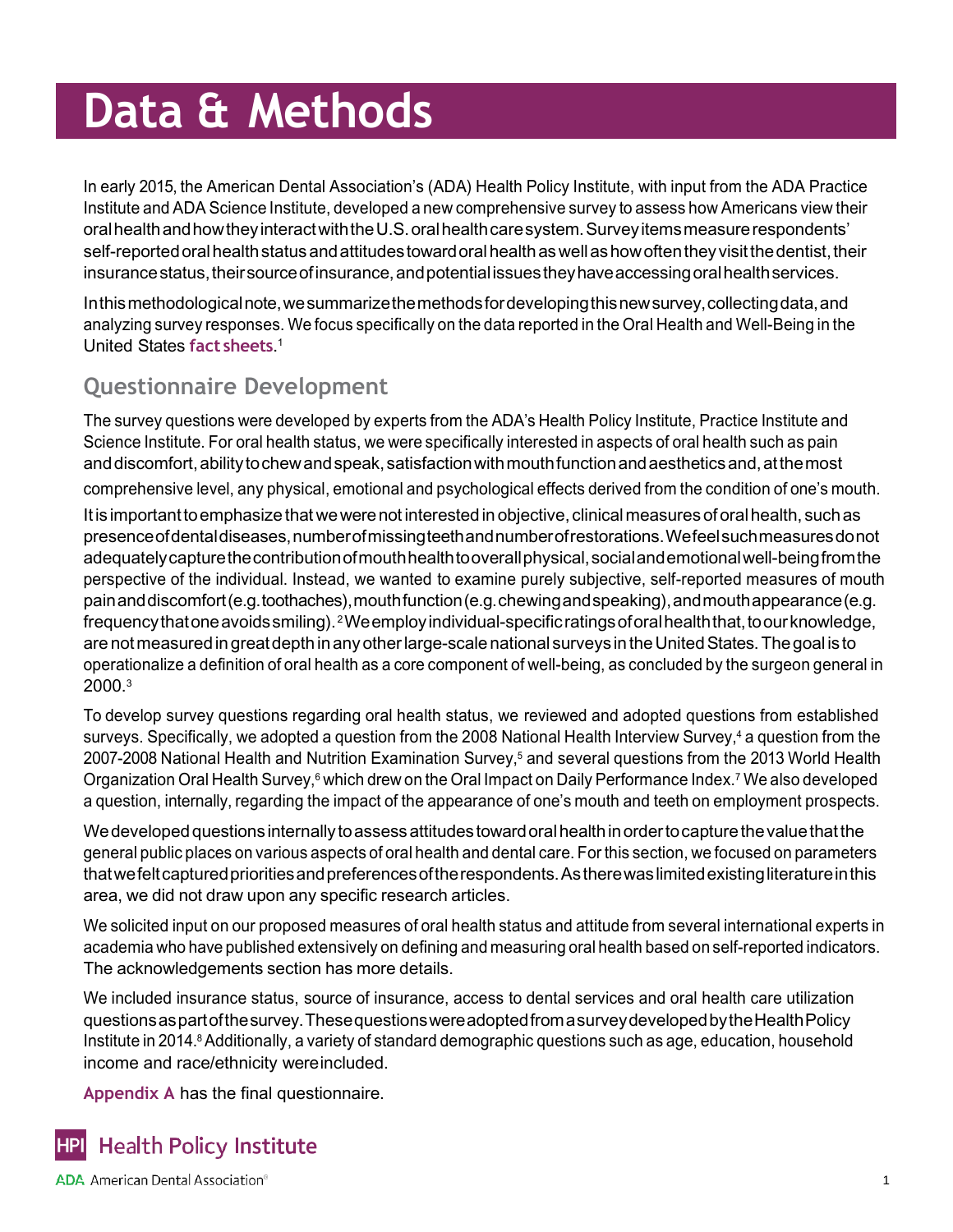Oral Health and Well-Being in the United States



### **Data Collection**

DatawerecollectedthroughanonlinesurveyadministeredbyHarrisPollonbehalfof the ADA Health Policy Institute from June 23, 2015 through August 7, 2015. Harris Poll obtained a total of 14,962 responses. Survey respondents were randomly selected from a group of individuals, ages 18 and older, who had agreed to participate in Harris Poll surveys as part of a panel. For more information about Harris Poll, please see **Appendix B**.

First, Harris Poll conducted a pre-pilot, administering the survey through phone interviews between April 2, 2015 and April 13, 2015. Ten respondents read each surveyquestionaloudanddescribedanyconfusionoradditional informationthat would be helpful in answering the question. Respondents were randomly selected and included both low-income and high-income adults. The respondents also answered each question via the web survey. Harris Poll provided us with the results of these interviews, including survey responses, notes regarding respondents' understanding of each question, and any additional comments regarding the applicability or clarity of the questions. Harris Poll also made suggestions, where appropriate, on how to modify the questions to make them more straightforward.

Next, Harris Poll fielded an online pilot survey in Montana and New York to gain a betterunderstandingofhowindividualswouldrespondtothequestions.Weselected Montana and New York because they are two states of significantly different population sizes9,10 that have some level of adult Medicaid dental benefits.11 We purposefullyoversampledMedicaidenrolleesinthesetwostatestoensurethatwe wereabletocollectdatathataccuratelyreflecttheexperiencesoflow-incomeadults in accessing and utilizing dental services. Eighty-six adults in Montana and 150 adults in New York completed the pilot survey from April 16,2015through April 30, 2015.We received these data from Harris Poll in May 2015. To validate these preliminary data, we reviewed frequency distributions for outliers, confirmed that responses to branched questions matched the intended patterns for branching, confirmed correlations betweenresponsestoquestionsthatshouldberelated(e.g.questions4,5,and7inthe survey), and tested internal consistency among survey items intended to measure oral health status and attitudes toward oral health (e.g. questions 7 and 9).

Harris Poll then fielded the online survey on a national scale from June 23, 2015 throughAugust7,2015.Weaimedtoreceiveanoversampleof300completedsurveys in each state and the District of Columbia, with 100 completed surveys stratified across three income level categories: low-income individuals with household incomes atorbelow138percentofthefederalpovertylevel(FPL),middle-incomeindividuals with household incomes between 139 percent and 400 percent FPL, and high-income individuals with household incomes above 400 percent FPL. Harris Poll obtained 300 responsesinallbutsevenstatesandtheDistrictofColumbia.Thissamplingdesign allows for state-level and national analysis by household income level.

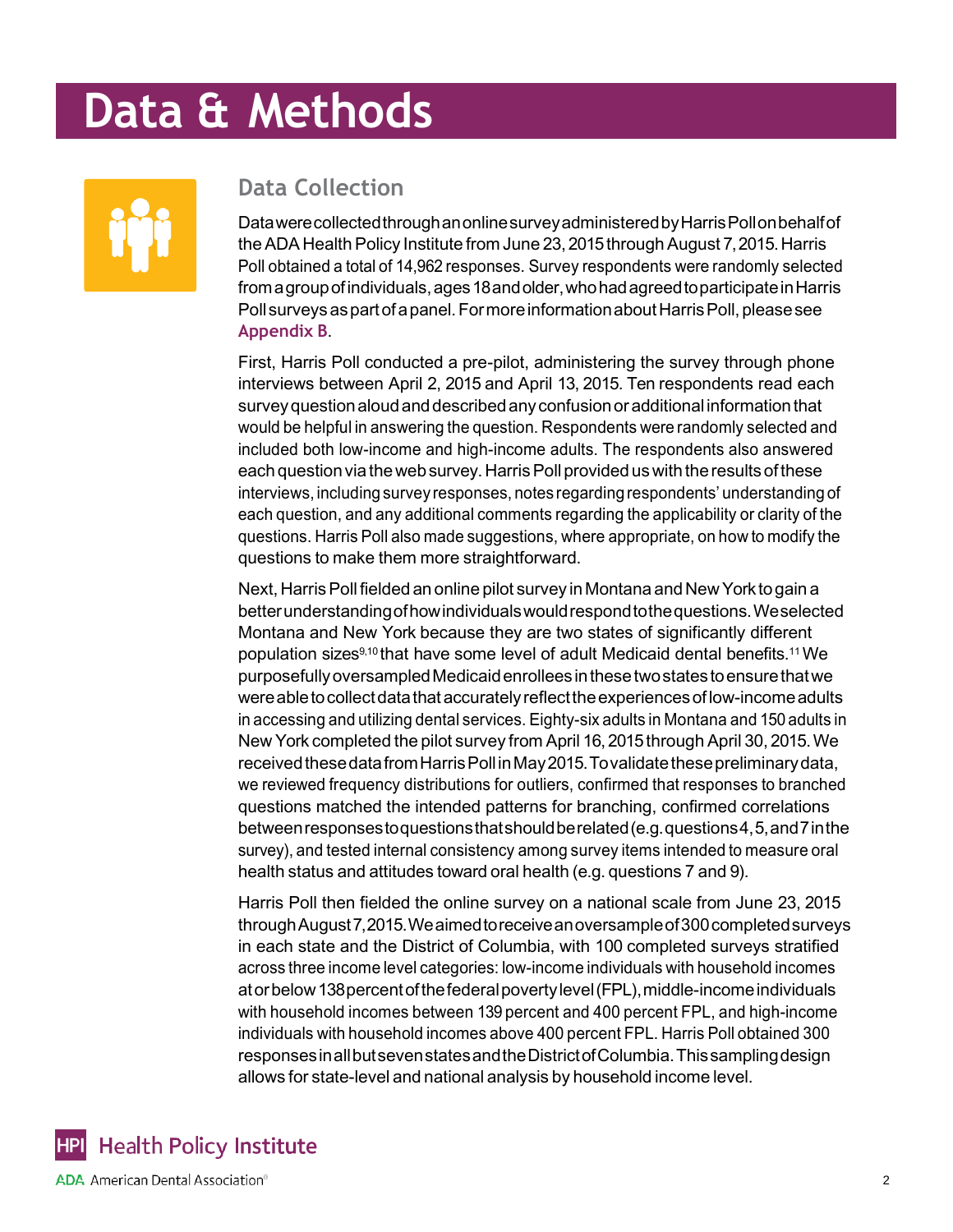Oral Health and Well-Being in the United States

In order to categorize respondents by income level, respondents were asked how many individuals reside in their household and what their 2014 income was either before or after taxes. Income information was collected by presenting respondents with income ranges, and Harris Poll created midpoint values for each income range. Harris Poll then usedthe2014federalpovertyguidelinespublishedbytheU.S.DepartmentofHealth and Human Services<sup>12</sup> to categorize each respondent as low-income, middle-income or high-income.

We selected the lower household income cutoff of 138 percent FPL based on the MedicaideligibilityexpansionguidelinesoutlinedintheAffordableCareAct.13,14We acknowledge that not all states chose to expand Medicaid eligibility to all adults with household incomes at or below 138 percent FPL. However, using this income cutoff allowsustocomparesurveyresultsbetweenstatesthathaveexpandedMedicaid eligibilityandstatesthathavenot.Weselectedtheupperhouseholdincomecutoffof 400 percent FPL based on health insurance marketplace premium tax credit eligibility as established in the Affordable Care Act.<sup>15</sup>

Harris Poll generated weights for each respondent. Weighting adjusts a raw number ofsurveyrespondentstoberepresentativeofthepercentagetheymakeupinthe population they are drawn from. The weights generated by Harris Poll take into account a respondent's race/ethnicity, education, region, household income, gender, age and state. The weights also account for respondents' propensity to be online given that survey responses were collected online. We applied Harris Poll weights in all of our analyses.



### **Data Validation andCleaning**

To validate the data, frequency distributions for all survey and demographic questions were reviewed for outliers by HPI staff. Responses for all survey questions were in range. Some outliers were identified for demographic questions but were retained in the final dataset with the intent to exclude these outliers from analyses as necessary.

Correlations between responses to questions that should be related were also examined. Expected relationships were confirmed. Specifically, respondents who reported better condition of the mouth (question 4) reported less frequently feeling thatlifeingeneralwaslesssatisfyingbecauseofproblemswiththeirmouthandteeth (question5)andless frequently experiencing oralhealth problems (question7).

Additionally, responses from branched questions were confirmed to match the intended branchingpatterns.Specifically,forrespondentswhoansweredthattheydonothave health insurance (question 10), the response to the question of how they acquired health insurance (question 12) was coded as "N/A." For respondents who answered "no" thattheydo not havedental insurance(question 11),theresponsetothequestion of how they acquired dental insurance (question 12) was coded as "N/A."

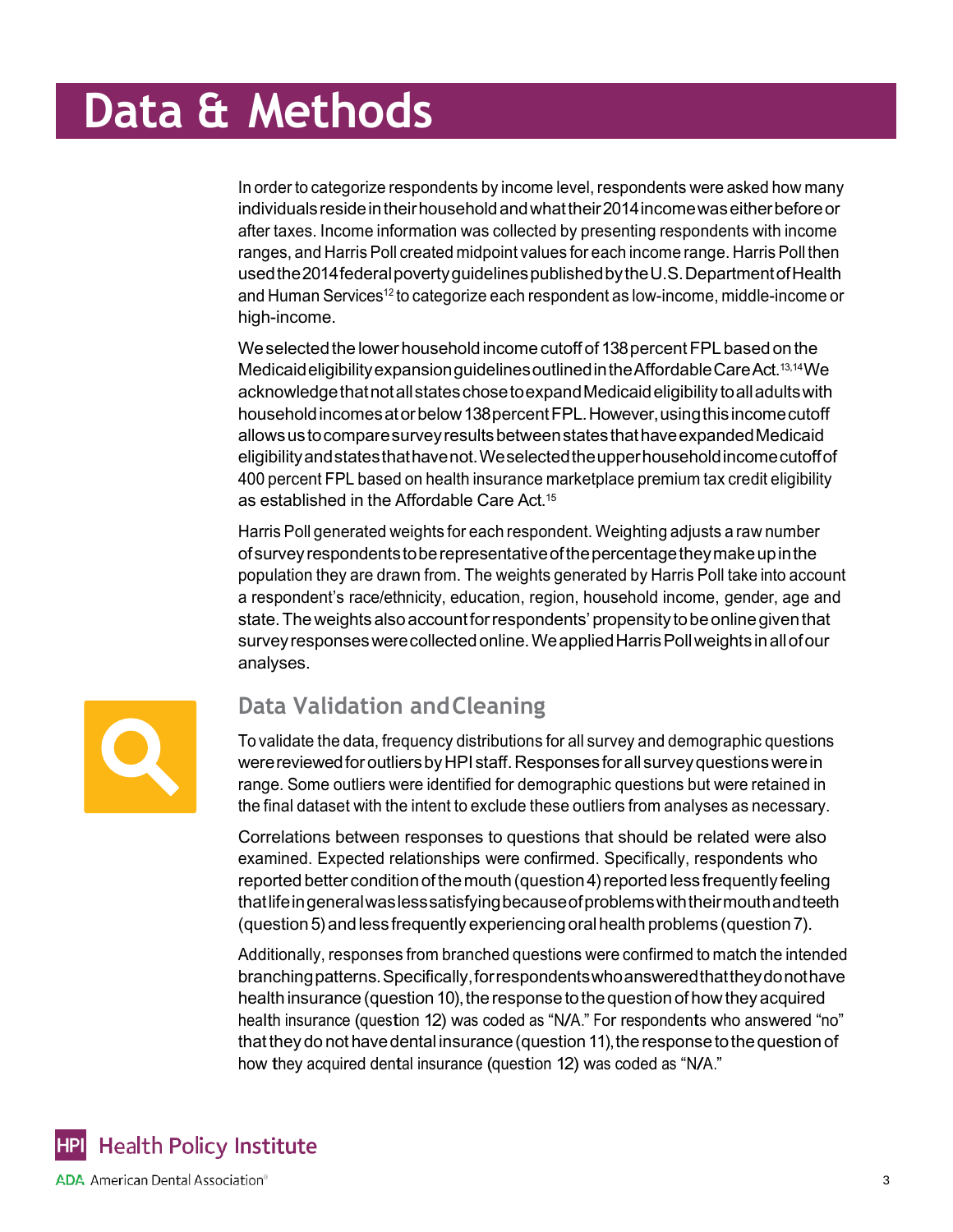Oral Health and Well-Being in the United States

Furthermore, a random selection of responses was used to replicate income category assignments based on the methodology used by Harris Poll. Using the weights provided by Harris Poll, HPI staff replicated the crosstabs by income category, age and gender.



### **Data Analysis**

For the *Oral Health and Well-Being in the United States* report, we analyzed responses toquestions regarding oral health status, oral health attitudes, dental care utilization and dental benefits coverage.

In all cases, responses were weighted in our analysis to bring them in line with the actual proportions of the population. As noted, weighting adjusts a raw number of survey respondents to be representative of the percentage they make up in the population they are drawn from. The weighting applied to our data took into account race/ ethnicity, education, region, household income, gender, age and state in order to make thedatareflecttheactualcompositionoftheU.S.adultpopulation.Wealsoaccounted forrespondents'propensitytobeonlinegiventhatsurveyresponseswerecollected online. As a result, respondents are representative at the state and national level.

Forthe national fact sheet, we analyzed responses by household income, age, source of dentalbenefitsandtimesincetherespondent'slastdentalvisit.Forthestate-specific fact sheets, we analyzed responses only by household income, as this was the objective ofoursamplingstrategy.Categories foreachofthesevariablesaredefinedbelow.

Respondents were asked to select an income category that best describes their total 2014householdincomebeforeoraftertaxes.Theincomecategoriesrangedfrom less than \$15,000 to \$250,000 or more. Harris Poll created midpoint values for each income range and used 2014 federal poverty guidelines published by the U.S. DepartmentofHealthandHumanServicestocategorizeeachrespondentaslowincome, middle-income orhigh-income.

Respondents were asked their birth year and were then grouped into four age groups: 18 through 34, 35 through 49, 50 through 64, and 65 and older.

Respondents were asked how they obtained their own individual dental insurance for 2015. Options provided were: employer (mine or my spouse/partner's); through the new health insurance marketplace; directly from the insurance company, not from the marketplace; Medicaid (including state versions such as Montana Medicaid or New York State of Health); Medicare; through a government program other than Medicaid/ Medicare (e.g.,VA, TRICARE, SSI); other; don't know; or not applicable – I do not have healthinsurancefor2015.Respondentswereabletoselectalloptionsthatapplied.

Wegrouped dental benefits into four categories. The category for private dental benefitsincludesrespondentselectionsofemployer,thenewhealthinsurance marketplace and directly from the insurance company. The category for Medicaid dental benefits includes respondent selection of Medicaid. The category for other

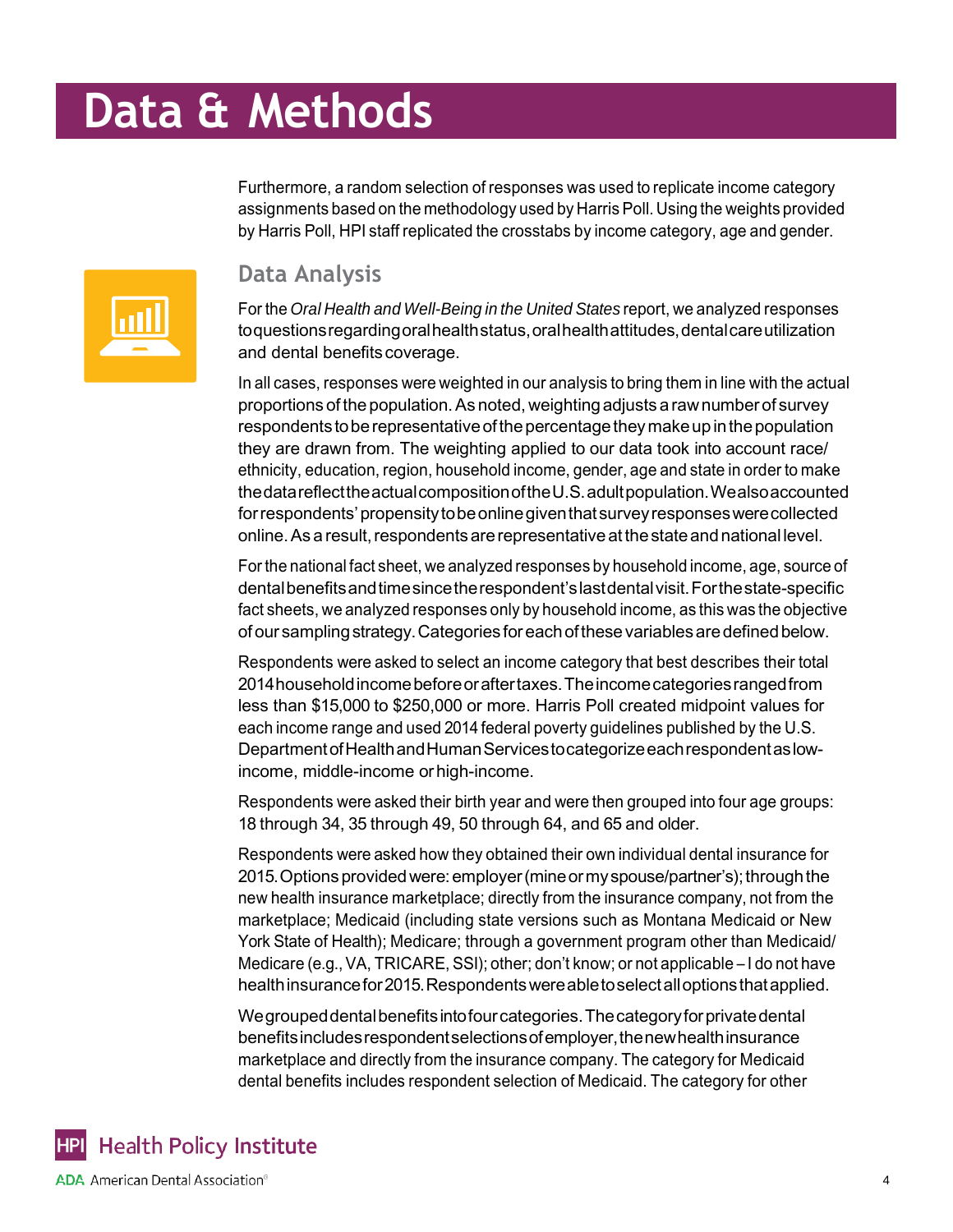Oral Health and Well-Being in the United States

dental benefits includes respondent selections of Medicare, through a government programotherthanMedicaid/Medicare,otheranddon'tknow.Thecategoryforno dental benefits includes respondent selection of N/A – I do not have dental insurance for 2015.

Respondentswereaskedhowlongithadbeensincetheylasthadadentalvisitand could select one of five options: less than 12 months, 1 to 2 years, 3 to 5 years, more than 5 years, or not applicable.



### **Overall Condition of Mouth and Teeth**

Respondents were asked, "How would you describe the condition of your mouth andteeth?"andcouldselectoneoffiveoptions:poor,fair,good,verygood,ordon't know.Therewere99responsesof"don'tknow,"andforthepurposesofthisanalysis, we treated these responses as missing. We analyzed the responses to this question by household income, age and the self-reported time since the respondent's last dental visit.



### **LifeinGeneralisLessSatisfyingDuetoCondition of Mouth andTeeth**

Respondentswereasked,"Howoftenduringthepast12monthshaveyoufeltthatlife ingeneral was less satisfying because of problems with your mouth and teeth?" and couldselectoneoffiveoptions:never,rarely,occasionally,veryoftenordon'tknow. Therewere123responsesof"don'tknow,"andforthepurposesofthisanalysis,we treated these responses as missing. We analyzed the responses to this question by household income andage.

We combined responses of "very often" and "occasionally" for the callout box included in the national factsheet.



### **AppearanceofMouthandTeethAffectsAbility to Interview for a Job**

Respondentswereasked,"Haveyoueverfeltthattheappearanceofyourmouthand teeth affected your ability to interview for a job?" and could select one of three options: yes,noordon'tknow.Therewere752responsesof"don'tknow,"andforthepurposes of this analysis, we treated these responses as missing. We analyzed the responses to this question by household income and age.

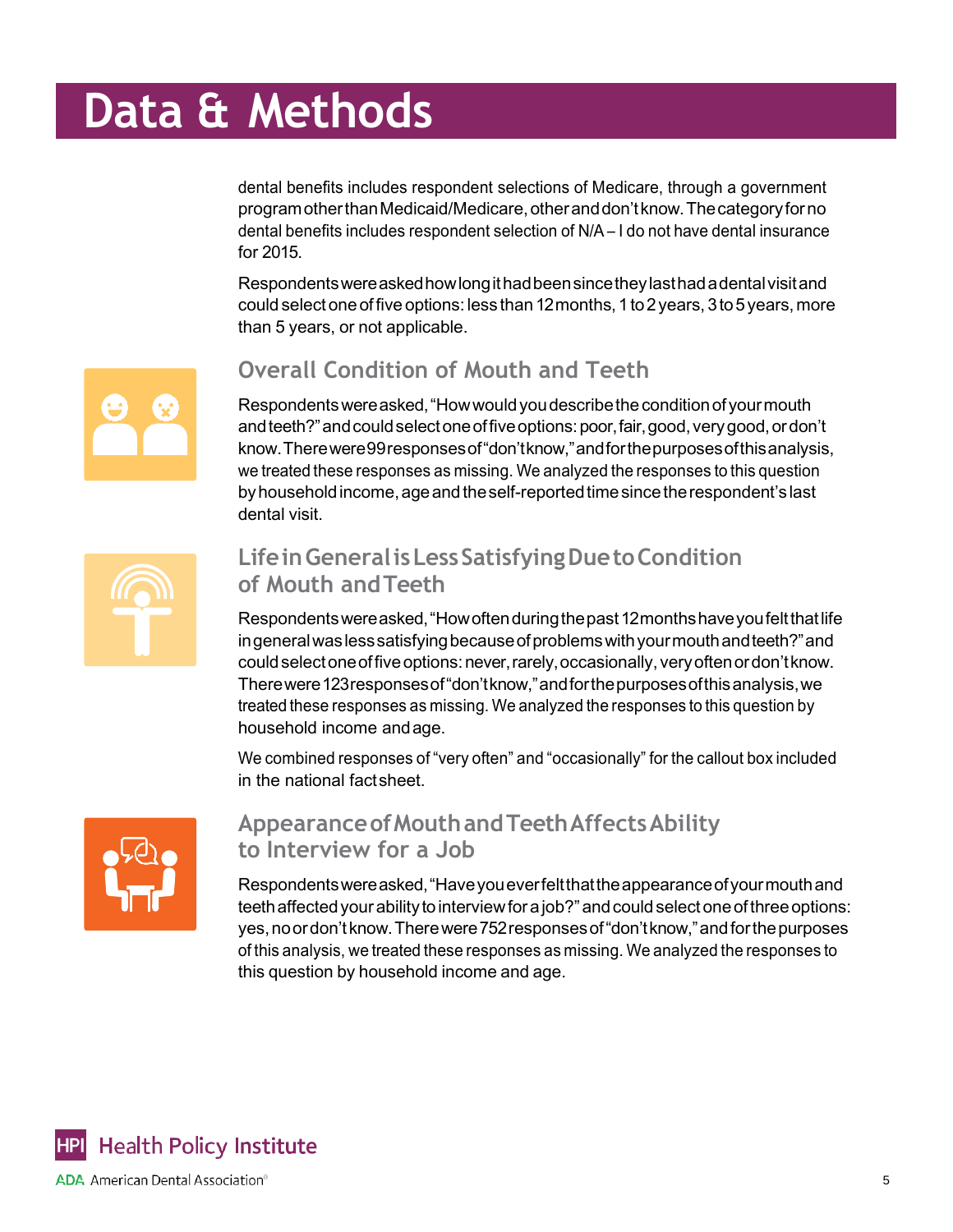Oral Health and Well-Being in the United States



### **How Often Have You Experienced the Following Problems in the Last 12Months Due to the Condition of Your Mouth and Teeth?**

Respondentswereasked,"Howoftenhaveyouexperiencedeachofthefollowing problems related toyourmouth andteethduring the past 12months?"for 11different oral health problems, listed in randomized order. The 11 oral health problems were presented as such: difficulty when biting or chewing foods, difficulty with speech ortrouble pronouncing words, dry mouth, felt anxiety, felt embarrassment, avoided smiling, took days off work because of pain or discomfort, difficulty doing usual activities, reduced participation in social activities, problems sleeping, and experienced pain. For each of these problems, respondents could select one of five options: never, rarely, occasionally, very often or don't know. For the purposes of this analysis, we treatedresponsesof"don't know"asmissing.Weanalyzedtheresponsestothis question by household income and age.

We combined responses of "very often" and "occasionally" for the callout boxes included in both the national and state fact sheets.



### **Attitudes Toward Oral Health and Dental Care**

Respondentswereasked,"Howstronglydoyouagreeordisagreewiththefollowing statements about how you perceive the health of your mouth?" for five different oral health statements, listed in randomized order. The five oral health statements were presentedassuch:Ivaluekeepingmymouthhealthy;regularvisitstothedentistwill help keep me healthy; as I grow old I accept that I will lose some of my teeth; I need to see the dentist twice a year; and, it is easier to get ahead in life if I have straight bright teeth. For each of these statements, respondents could select one of five options: strongly disagree, somewhat disagree, somewhat agree, strongly agree or don't know. Forthepurposesofthisanalysis,wetreatedresponsesof"don'tknow"asmissing. Weanalyzedtheresponsestothisquestionbyhouseholdincomeandage,butwedid not present this analysis because, nationally, responses were consistent across these subgroups. There was variation by income in some states; state-specific data by income are available in the Data Tables available at [www.ada.org/statefacts.](http://www.ada.org/statefacts)

We combined responses of "strongly agree" and "somewhat agree" for the callout boxes included in both the national and state fact sheets.



### **Dental Care Utilization: What People Say and What People Do**

Respondentswereasked,"Doyouplantovisitthedentistinthenext12months?"and couldselectoneofthreeoptions:yes,noorIamnotsure.Weusedtheresponsesto this question to define one's intention to visit the dentist in the next 12months.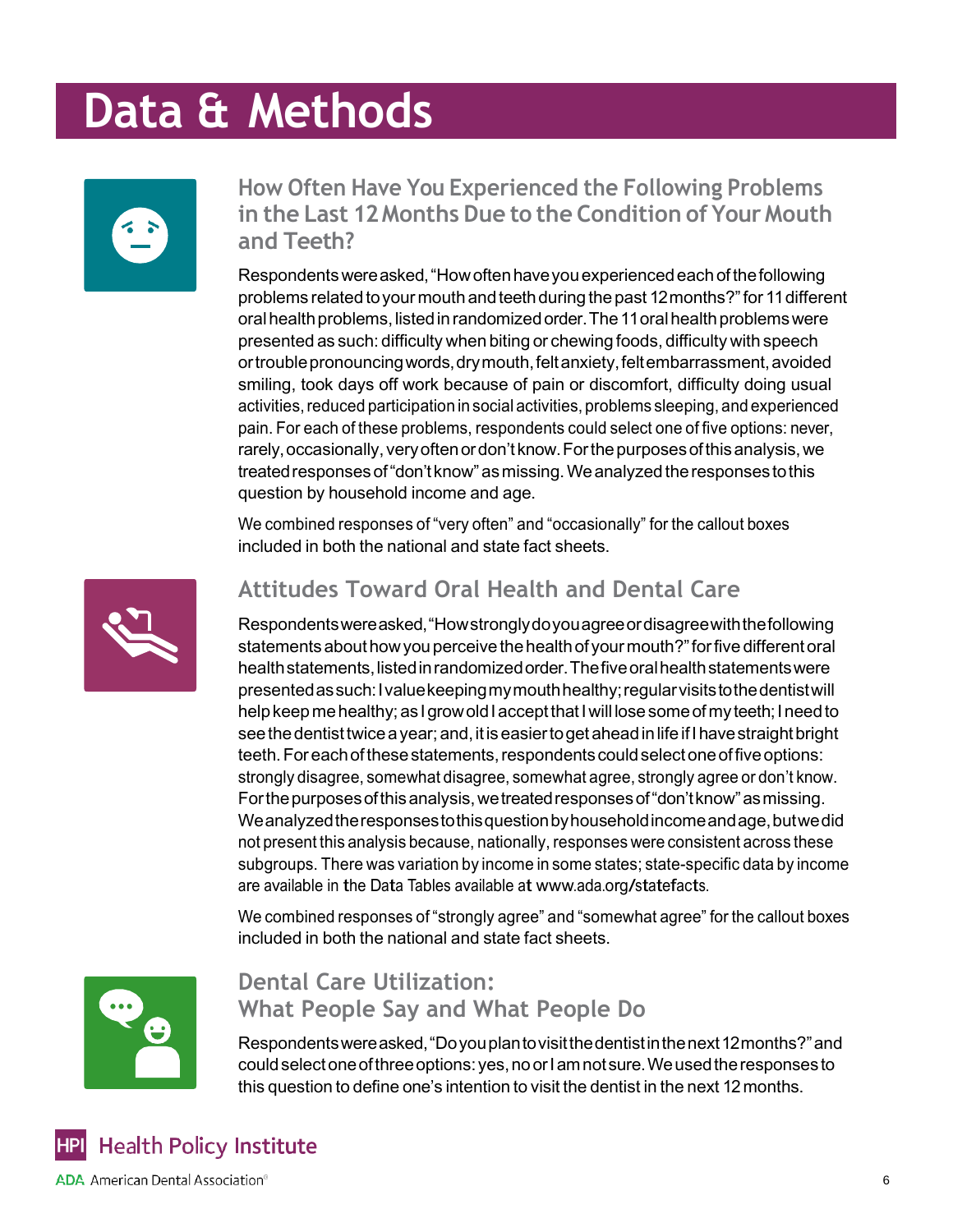Oral Health and Well-Being in the United States

Weconsideredtwooptionsfordefiningactualdentalcareutilizationamongadults: timesinceone'slastdentalvisitasreportedbyourrespondentsandtimesinceone's last dental visit as reported by the 2013 Medical Expenditure Panel Survey (MEPS). The MEPS is managed by the Agency for Healthcare Research and Quality, and the most current data available is from the 2013 MEPS which was released in September 2015. Compared to percentages reported by MEPS, the percentages reported by our respondentswerehigherintermsofthefrequencywithwhichadultsvisitthedentist. WeusedtheMEPSdatatorepresentactualdentalcareutilizationinthenationalfact sheet because the MEPS is recognized as the most reliable data source for dental care utilization at the nationallevel.<sup>16</sup>

For our comparison of intended dental care utilization and actual dental care utilization among adults, we analyzed responses by household income, age and source of dental benefits coverage. Unfortunately, MEPS data are not available at the state level, so we were unable to compare dental care utilization intentions to actual dental care utilization by state.



### **Reasons forNotVisitingtheDentistMoreFrequently, Among Those Without a Visit in the Last 12 Months**

Respondents were asked, "How long since your last dental visit?" and could select one of five options: less than 12months, 1 to 2 years, 3 to 5 years, more than 5 years or not applicable. Only those respondents that indicated it had been more than 12 months since their last dental visit were subsequently asked, "Why did you not visit the dentist more frequently?" and were instructed to select all options that applied: my mouth is healthy so I do not need to visit the dentist; I do not know where to go to receive dental services; I cannot afford to go to the dentist; it is too hard to find a dentist that accepts my dental plan or Medicaid; I cannot find the time to get to a dentist; many services arenotcoveredbymydentalplanorMedicaid,soIenduphavingtopaywithmyown money; I cannot travel to a dentist easily; I do not have any of my original teeth; I am afraid of going to the dentist; other; or, no reason.

We combined or relabeled these options into the following categories: afraid of dentist (I am afraid of going to the dentist); cost (I cannot afford to go to the dentist; many services are not covered by my dental plan or Medicaid, so I end up having to pay with my own money); inconvenient location or time (I cannot find the time to get to a dentist; I cannot travel to a dentist easily); no original teeth (I do not have any of my original teeth); no perceived need (mymouth is healthy so I do not need to visit the dentist); no reason (no reason); other (other); and trouble finding a dentist(I do not know where to go to receive dental services; it is too hard to find a dentist that accepts mydentalplanorMedicaid).Weanalyzedresponsestothisquestionbyhousehold income, age and source of dental benefits coverage nationally.

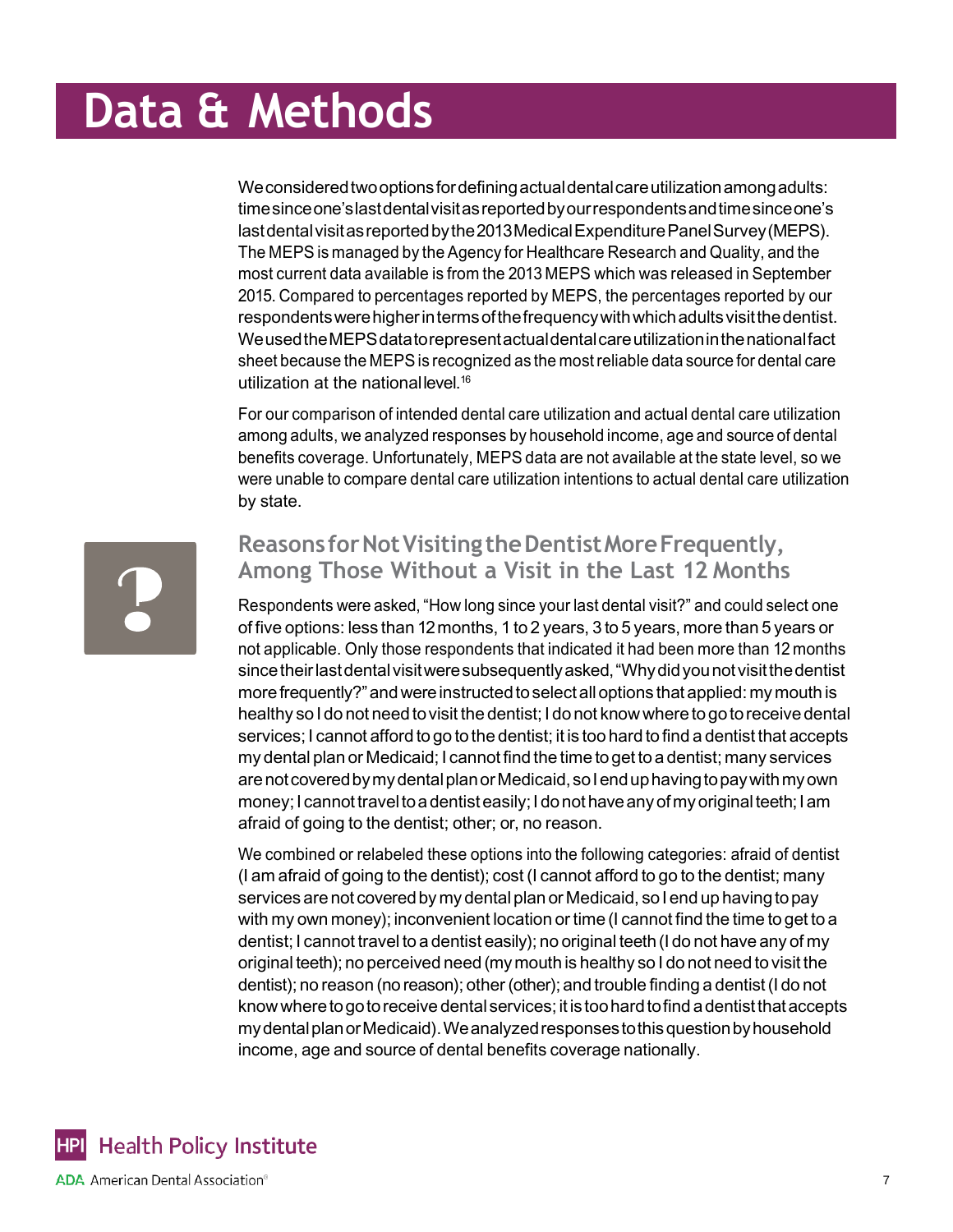## **Acknowledgements**

We thank Dr.Kamyar Nasseh, Ph.D. and Ms. Brittany Harrison from the ADA Health Policy Institute for significant analytic input on questionnaire design and editorial assistance.

WethankDr.DanielM.Meyer,D.D.S.andDr.EugenioBeltran,D.M.D.,M.P.H.,M.S.,Dr.P.H,D.A.B.D.P.H.from the ADA Science Institute, at the time, for significant input and guidance on the various measures in the literature on measuring oral health status and attitude.

Wethank Dr. Eduardo Bernabé, Clinical Senior Lecturer in Dental Public Health, King's College London, and Dr. Carlos Quiñonez, Associate Professor, Faculty of Dentistry, University of Toronto, for their assistance in identifying existing literature, comments on our proposed methodology, and insightful suggestions for improvement.

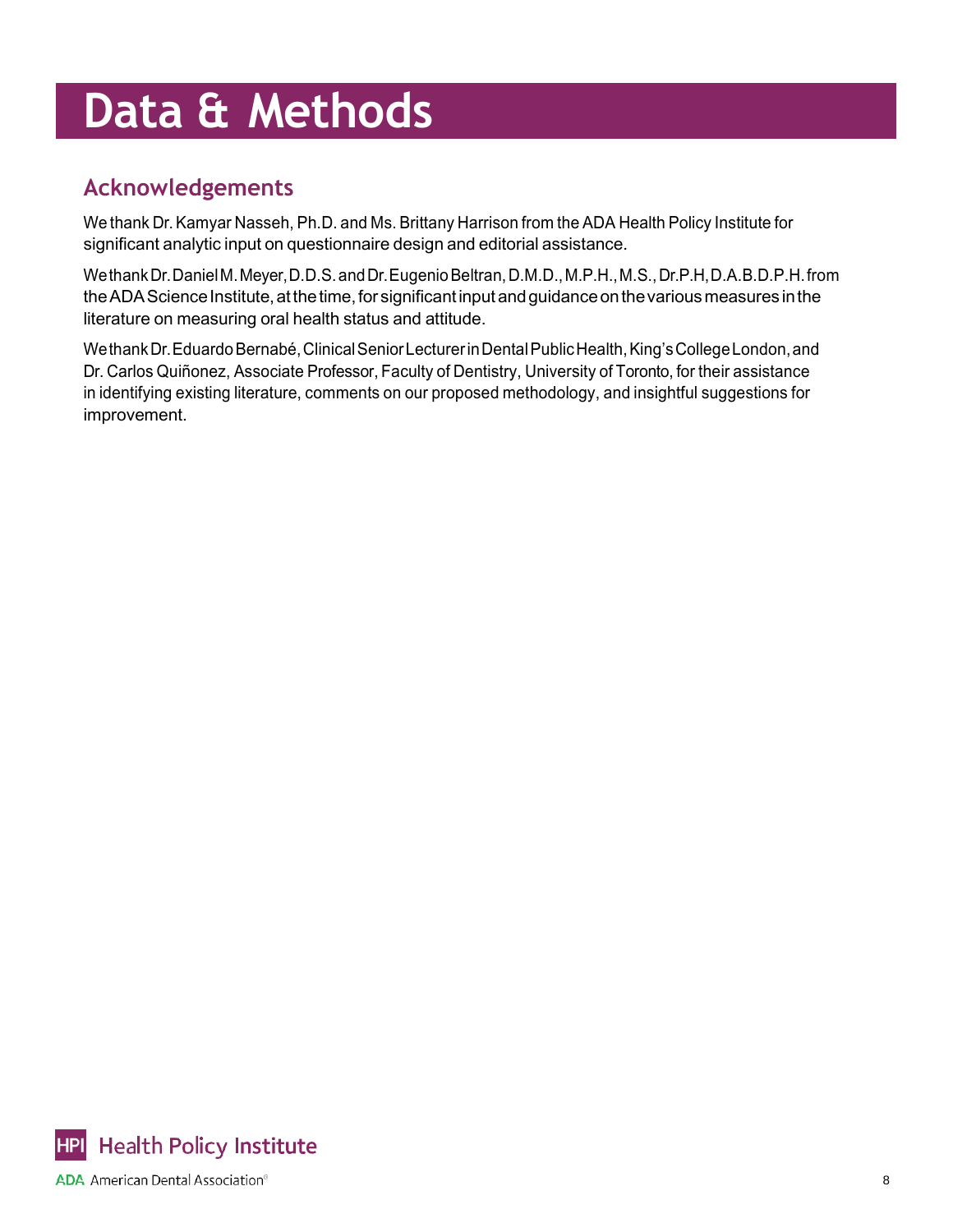Oral Health and Well-Being in the United States

### **Appendix A: SurveyQuestions**

- **Q1. In what country or region do you currently reside?** [Several Options, but all respondents chose "United States"]
- **Q2. In what year were you born?** [Response range: 1906-1997]
- **Q3. What is your zip code?** [Keyed response]
- **Q4. How would you describe the condition of your mouth and teeth?**

[Poor, Fair, Good, Very Good, Don't Know]

**Q5. How often during the past 12 months have you felt that life in general was less satisfying because of problems with your mouth and teeth?**

[Never, Rarely, Occasionally, Very Often, Don't Know]

**Q6. Have you ever felt that the appearance of your mouth and teeth affected your ability to interview for ajob?**

[Yes, No, Don't Know]

**Q7. How often have you experienced each ofthe following problems related to your mouth and teeth during the past 12 months?**

[Never, Rarely, Occasionally, Very Often, Don't Know]

- Difficulty when biting or chewing foods
- Difficulty with speech or trouble pronouncing words
- Dry mouth
- Felt anxiety
- Felt embarrassment
- Avoided smiling
- Tookdaysoffworkbecauseofpain or discomfort
- Difficulty doing usualactivities
- Reduced participation in social activities
- Problems sleeping
- Experienced pain

**Q8. Are the following statements true or false? If you are not sure, please make your best guess.**

[True, False]

- Some medical conditions like diabetes affect the health of yourmouth
- People who smoke are more likely to have cancer in theirmouth
- Childrendonotneedtoseeadentistuntil they start school
- Because they do not stay in your child's mouth very long, baby teeth are not that important
- Some medicines can affect the health of your mouth
- Blood on your toothbrush is a sign of gum disease
- IfIamnothavinganypaininmymouth, then my mouth is disease free
- Sugary foods and drinks cause tooth decay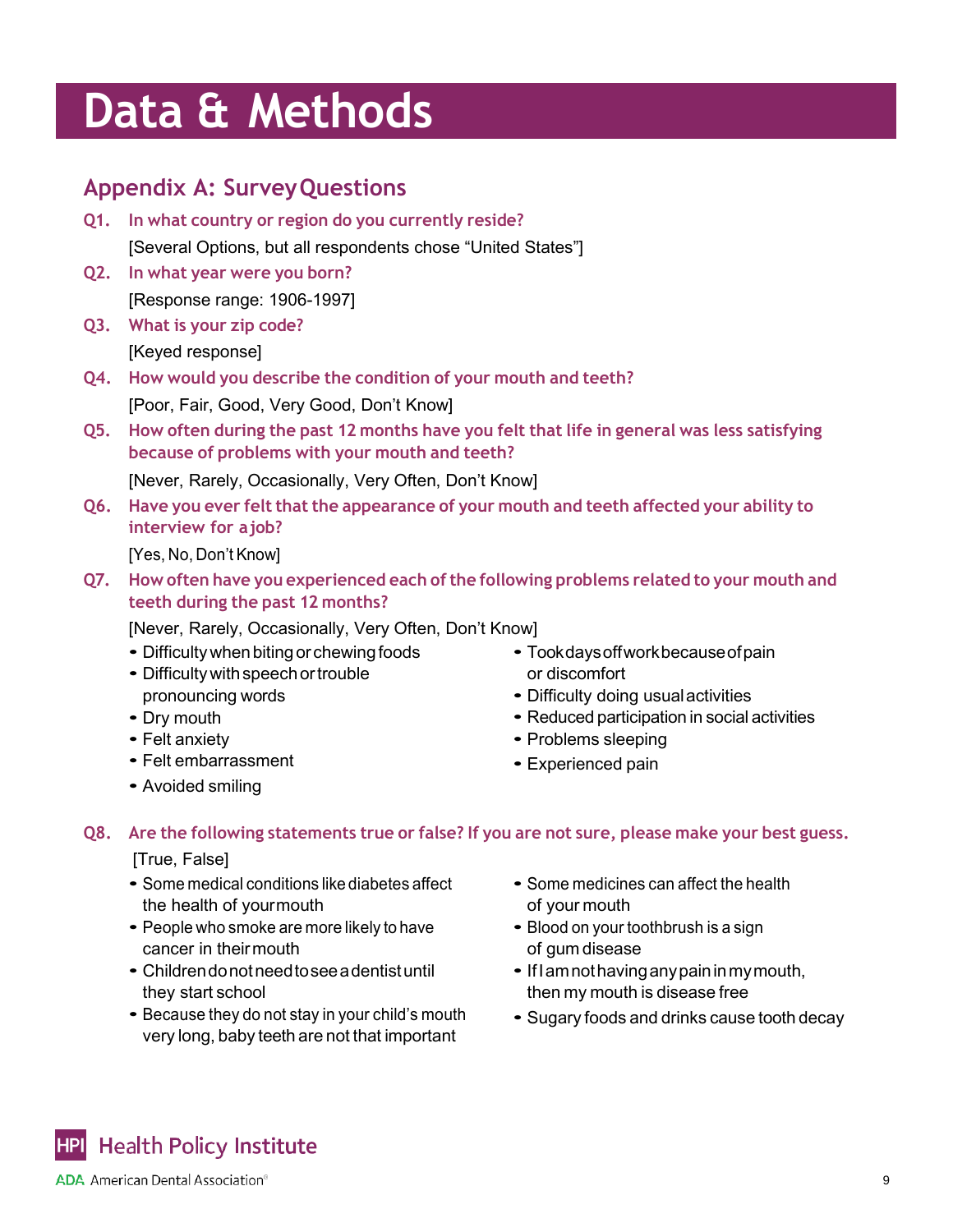Oral Health and Well-Being in the United States

#### **Q9. How strongly do you agree or disagree with the following statements about how you perceive the health of your mouth?**

[Strongly Disagree, Somewhat Disagree, Somewhat Agree, Strongly Agree, Don't Know]

- <sup>I</sup> value keeping my mouth healthy
- Regularvisitstothedentistwillhelpkeep me healthy
- As I grow old I accept that I will lose some of my teeth
- **Q10. Do you currently have health insurance for 2015?**

[Yes, No, Don't Know]

**Q11. Do you currently have dental insurance for 2015?**

#### [Yes, No, Don't Know]

**Q12. How did you obtain your own individual health insurance for 2015? Please select all that apply.**

- Employer (mine or my spouse/partner's)
- Through the new health insurance marketplace
- Directly from the insurance company, not through the marketplace
- Medicaid
- Medicare
- Through <sup>a</sup> government program other than Medicaid/Medicare (e.g., VA, TRICARE, SSI)
- Other
- Don't know
- N/A-I do not have health insurance for 2015

#### **Q13. How did you obtain your own individual dental insurance for 2015? Please select all that apply.**

- Employer(mine or my spouse/partner's)
- Through the new health insurance marketplace
- Directly from the insurance company, not through the marketplace
- Medicaid
- Medicare
- Through <sup>a</sup> government program other than Medicaid/Medicare (e.g., VA, TRICARE, SSI)
- Other
- Don't know
- N/A-Idonothavehealthinsurance for 2015
- Q14. Ask if respondent does have dental insurance: How easy or difficult is it for you to find a **dentist that accepts your dental insurance?**

[Very Difficult, Somewhat Difficult, Somewhat Easy, Very Easy]

- **Q15. Do you have a single dentist or dental office that is your usual source of dental care?** [Yes, No]
- **Q16. How long since you last had a dental visit?**
	- Lessthan 12 months

• 3to5years

• 1to2years

**Health Policy Institute HPI** 

## • <sup>I</sup> need to see the dentist twice <sup>a</sup> year

• It is easier to get ahead in life if I have straight bright teeth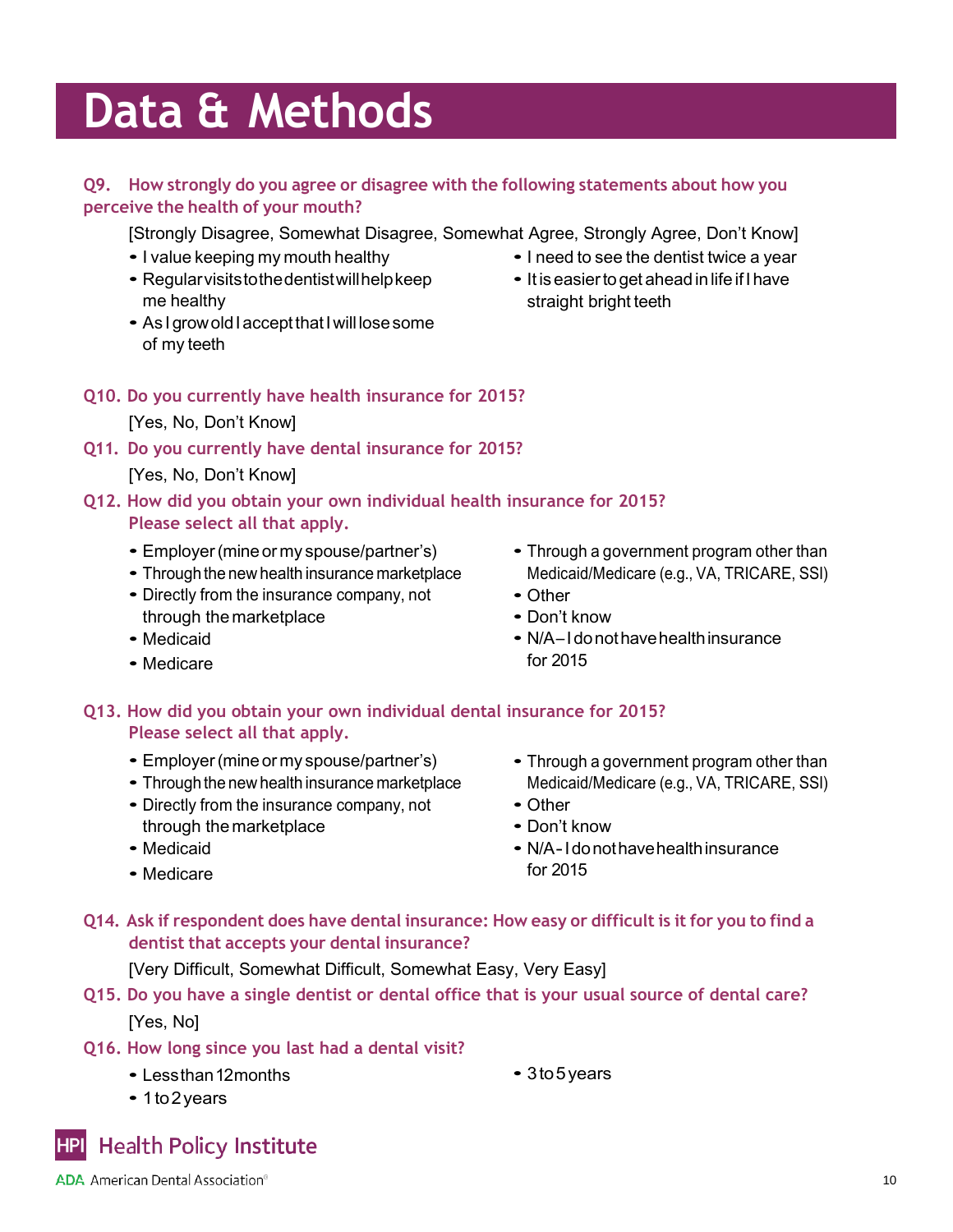- More than 5years
- N/A I've never been to a dentist

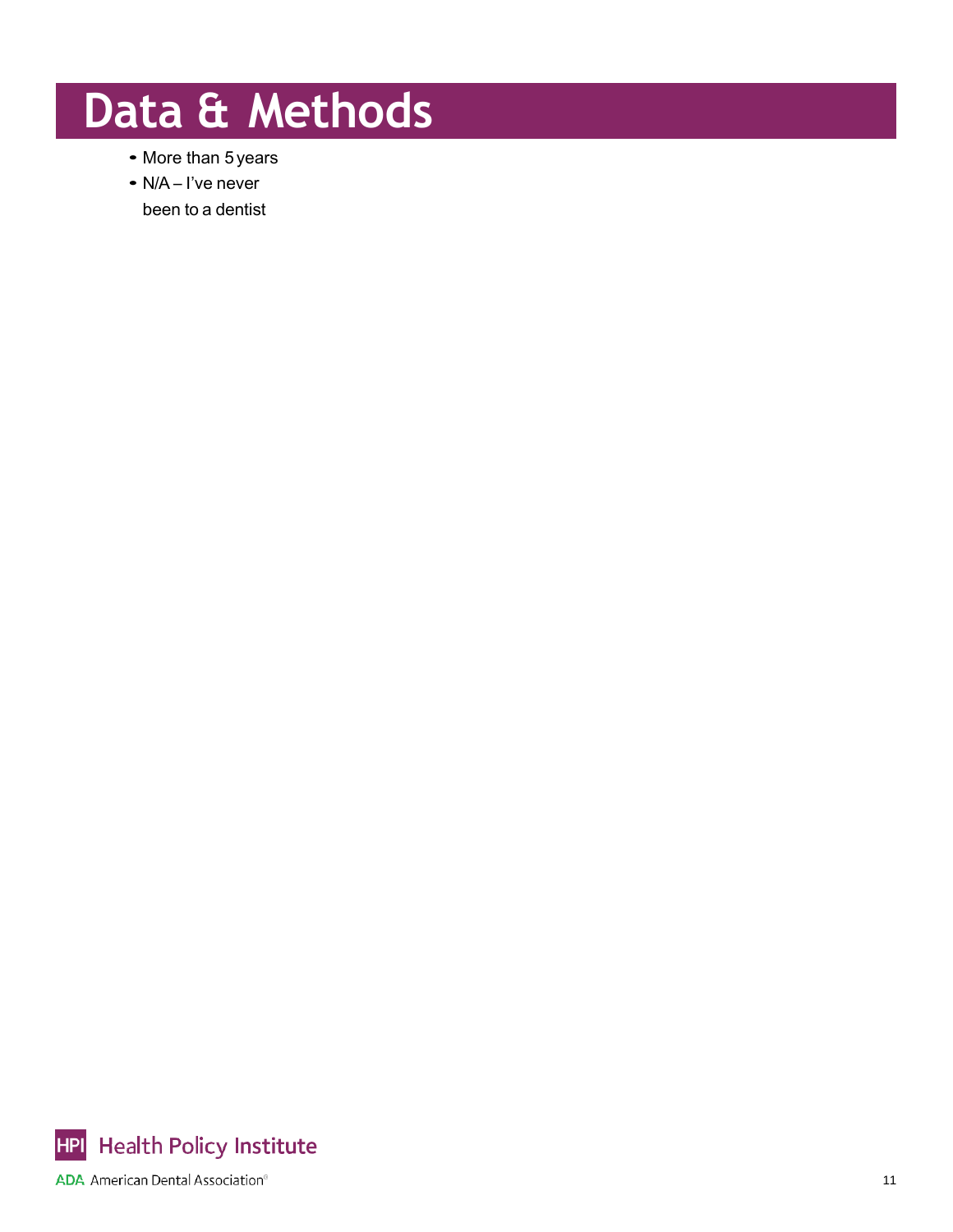Oral Health and Well-Being in the United States

#### **Q17. Do you plan to visit the dentist in the next 12 months?**

[Yes, No, I am not sure]

Q18. Ask if last dental visit was more than 12 months: Why did you not visit the dentist more **frequently? Please select all that apply.**

- My mouth is healthy so I do not need to visit the dentist
- I do not know where to go to receive dental services
- <sup>I</sup> cannot afford to go to the dentist
- It is too hard to find <sup>a</sup> dentist that accepts my dental plan orMedicaid
- <sup>I</sup> cannot find the time to get to <sup>a</sup> dentist (e.g., cannot get the time off from work, dentist does not have convenient office hours)
- Many services are not covered by my dental plan or Medicaid, so I end up having to pay with my ownmoney
- I cannot travel to a dentist easily (e.g., do not have transportation, located too far away)
- I do not any of my original teeth (i.e. I have no teeth, or I havedentures)
- <sup>I</sup> am afraid of going to the dentist
- Other
- No reason

#### **Q19. Including yourself, how many people age 18 or older live in your household?**

[Keyed response]

**Q20. How many people under the age of 18 live in your household?**

[Keyed response]

**Q21. Are you currently receiving any Medicaid benefits?**

[Yes, No, Don't Know]

**Q22. Are you male or female?**

[Male, Female]

#### **Q23. Which one of the following best describes your employment status?**

- Employed full time
- Employed part time
- Self-employed
- Not employed, but looking for work
- Notemployed and not looking for work
- Retired
- Notemployed, unableto work due to a disability or illness
- Student
- Stay-at-home spouse or partner
- Unknown

#### **Q24. Whichofthefollowingincomecategoriesbestdescribesyourtotal2014 householdincome before/after taxes?**

- Lessthan\$15,000
- \$15,000 to \$24,999
- \$25,000 to \$34,999
- \$35,000 to \$49,999
- \$50,000 to \$74,999
- \$75,000 to \$99,999
- \$100,000 to \$124,999
- \$125,000 to \$149,999
- \$150,000 to \$199,999
- \$200,000 to \$249,999
- \$250,000 or more

**Health Policy Institute HPI**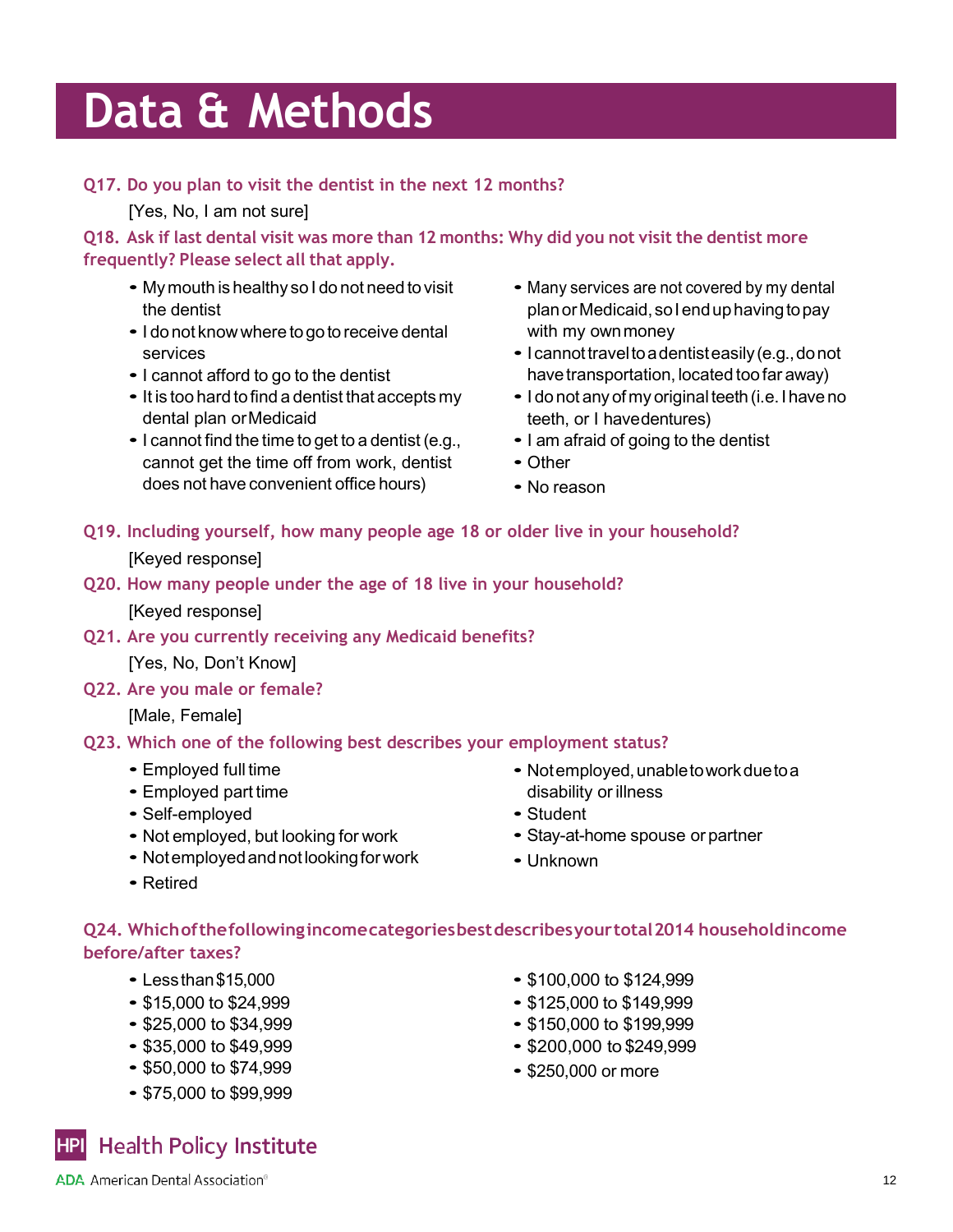Oral Health and Well-Being in the United States

#### **Q25. In what state, province or territory do you currently reside?**

• Georgia • Hawaii

- Alabama
- Alaska
- Arizona
- Arkansas • California
- 
- Colorado
- Connecticut
- Delaware
- District of Columbia

• Florida

- Idaho • Illinois
- Indiana
- Iowa
- Kansas
- Kentucky
- Louisiana • Maine
- Maryland

• Mississippi

• Massachusetts • Michigan

- 
- 
- 
- 
- 
- New Mexico
- New York
- North Carolina
- North Dakota
- Ohio
- Oklahoma
- Oregon
- Pennsylvania
- Rhode Island
- South Carolina
- South Dakota

• Some college, but no 4 year degree

• Some graduate school, but no degree • Graduate degree (such as M.B.A., M.S.,

• Ph.D., Psy.D., or other academic doctorate

• College (such as B.A., B.S.)

- Tennessee
- Texas
- Utah
- Vermont
- Virginia
- Washington
- West Virginia
- Wisconsin
- Wyoming
- **Q26. How many hours per week do you typically spend on the Internet or World Wide Web?**

[Keyed response]

#### **Q27. What is your marital status?**

- Never married
- Marriedorcivilunion
- Divorced
- Separated
- Widow/Widower
- 
- Unknown
- Decline to answer

#### **Q28. What is the highestlevel of education you have completed or the highest degree you have received?**

- Less than high school
- Completed some high school
- Completed highschool
- Completed somecollege
- Completed college
- Completed some graduate school
- Completed graduateschool
- Associate Degree
- Job-specific training program(s) after high school
- Some college, but no degree

#### **Q29. What is your race/ethnicity?**

• White • Black

- or Alaskan Native
- Mixed Race
- AsianorPacific Islander
- Native American

#### **HPI Health Policy Institute**

• Other graduate or professional degree

M.D., Ph.D.) • M.A., M.S., M.F.A.

• M.B.A.

 $\bullet$  J.D. • M.D.

- Some otherrace
- Hispanic
- African American
- First
- Nation/Native
- Canadian
- South Asian
- Chinese
- 13
- Minnesota
	- Missouri
	- Montana
	- Nebraska
	- Nevada
	- **Hampshire**
	- New Jersey
- 
- New
	- -
- 
- -
- - Living with partner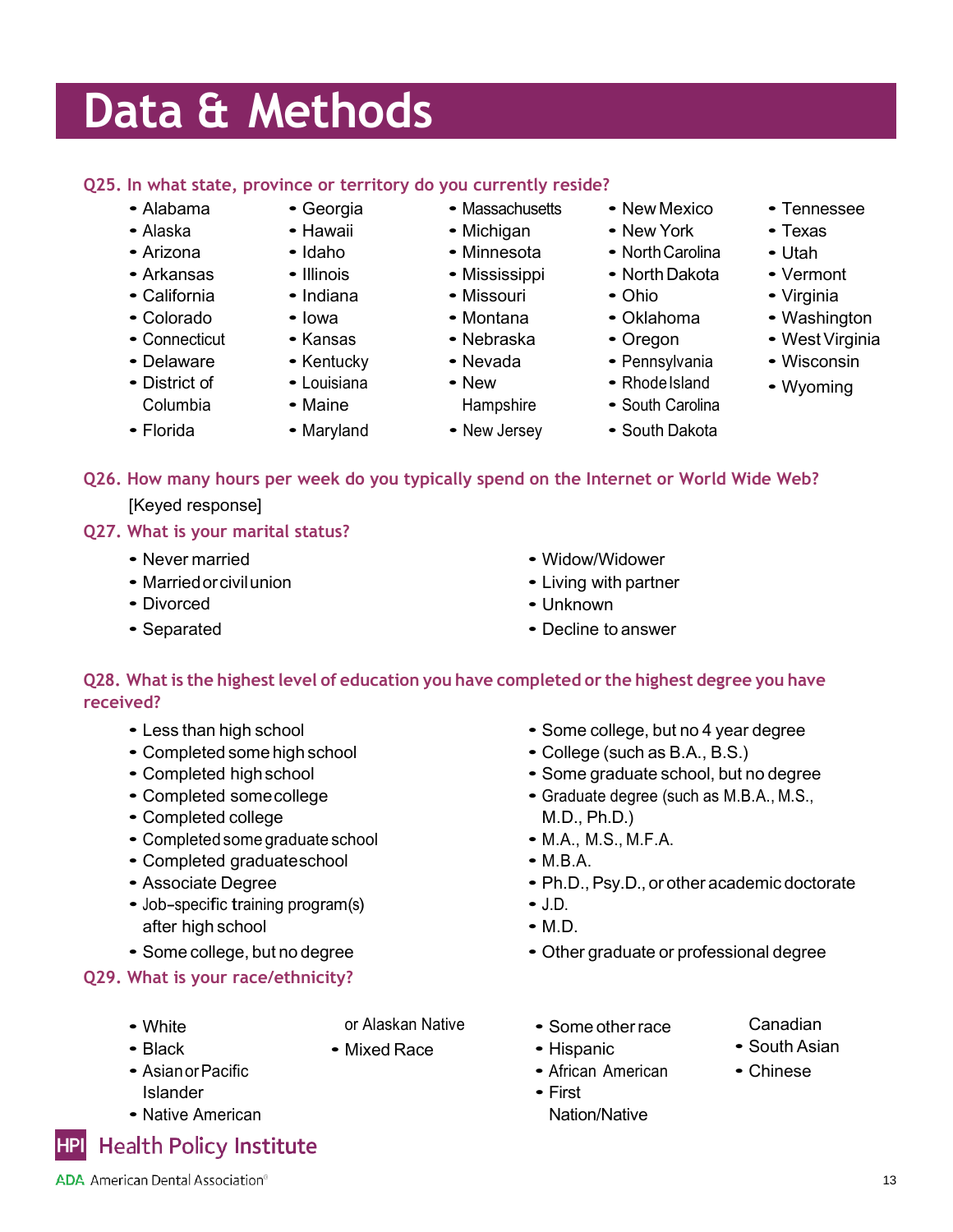• Korean

- Unknown
- Japanese
- Other **Southeast** Asian
- Filipino
- Arab/West Asian
- Decline to
	- Answer

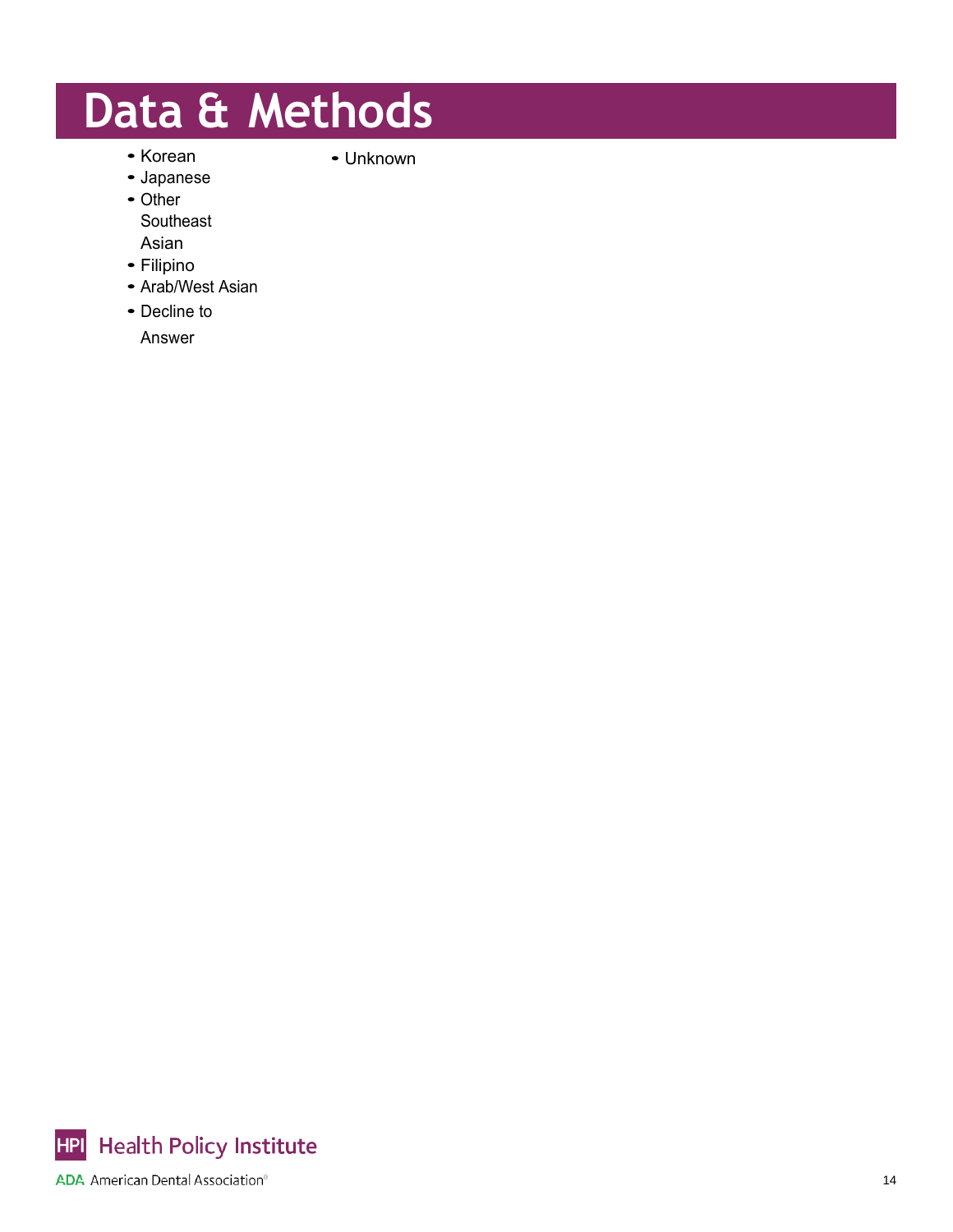## **Appendix B: About the Harris Poll**

Overthe last five decades, Harris Polls have become media staples. With comprehensive experience and precise techniques in public opinion polling, along with a proventrack record of uncovering consumers' motivationsandbehaviors,theHarrisPollhasgainedstrongbrandrecognitionaroundtheworld.The Harris Poll offers a diverse portfolio of proprietary client solutions to transform relevant insights into actionable foresight for a wide range of industries including health care, technology, public affairs, energy, telecommunications, financial services, insurance, media, retail, restaurant and consumer-packaged goods.

Allsamplesurveysandpolls,whetherornottheyuseprobabilitysampling,aresubjecttomultiplesourcesof errorwhicharemostoftennotpossibletoquantifyorestimate,includingsamplingerror,coverageerror,error associated with nonresponse, error associated with question wording and response options, and post-survey weighting and adjustments.

Respondents for this survey were selected from among those who have agreed to participate in Harris Poll surveys. The data have been weighted to reflect the composition of the adult population.